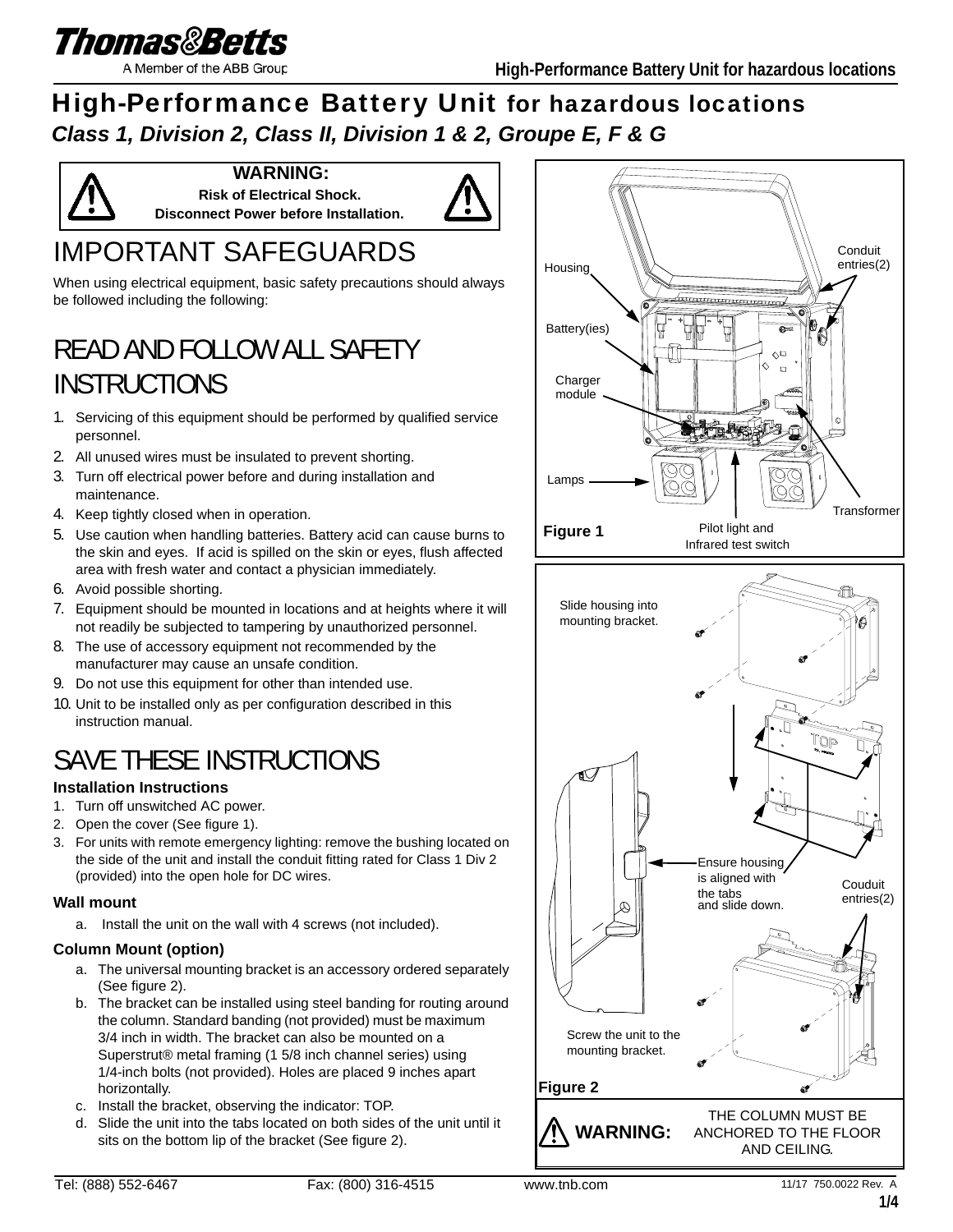# Thomas&Betts

A Member of the ABB Group

- e. Screw the unit onto the bracket with the 4 screws, washers and nuts included in the bracket kit.
- 4. A pre-installed conduit fitting rated for Class 1 Div 2 is located on the top of the unit.
- 5. Route the wires from the wire conduit(s) through the conduit fitting(s) and into the housing.
- 6. Thread the wire conduit tightly into the conduit fitting ensuring a watertight seal. If necessary, seal with silicone or equivalent caulking (not provided) to prevent water from leaking into the cabinet.

**WARNING:** INSTALLATION OF THE CONDUIT AND HUB(S) FAILURE TO ENSURE A WATER-TIGHT WILL VOID THE MANUFACTURER WARRANTY.

- **7.** Connect AC wires from building utility: install the ground wire**.** 
	- a. Standard unit: connect the transformer primary wires to the utility: white wire to neutral; black (120Vac) or red (347Vac) to line voltage (See figure 3).

Remote emergency lighting (option): connect the remote DC wires to the terminals of lamp circuit (Figure 3).

**WARNING:** WIRES: OBSERVE POLARITY L+ AND L– FOR LED EMERGENCY LIGHTS HAVE POLARIZED LOAD CONNECTION.

- b. RFI, RF3 (options): The RF filter comes prewired from the manufacturer for either 120Vac(RFI) or 347Vac(RF3).
- c. Option cold-weather: the equipment has two line transformers: one for emergency lighting and the other for temperature control (Figure 4).

Connect both transformers to the utility:

Connect two white wires to neutral.

For 120Vac: connect two black wires to line.

For 347Vac: connect two red wires to line.

8. Insulate the unused transformer wire with a wire nut.

NEXUS (option): refer to page 4 for electrical connections and commissioning.

- 9. Install the batteries if shipped separately and connect the battery wires to the charger board. Each battery has its own cable and must be connected to the charger.
- 10. Tighten the batteries and cables with the flexible Velcro strap.
- 11. Close the cover and tighten the screws.
- 12. Turn on AC power.

### **Manual Testing**

The equipment comes standard with a one-button infrared remote control.

Before starting manual testing remove plastic tab from battery compartment on remote control.



To initiate a test: orient the remote control towards the pilot light of the unit and press the TEST button.



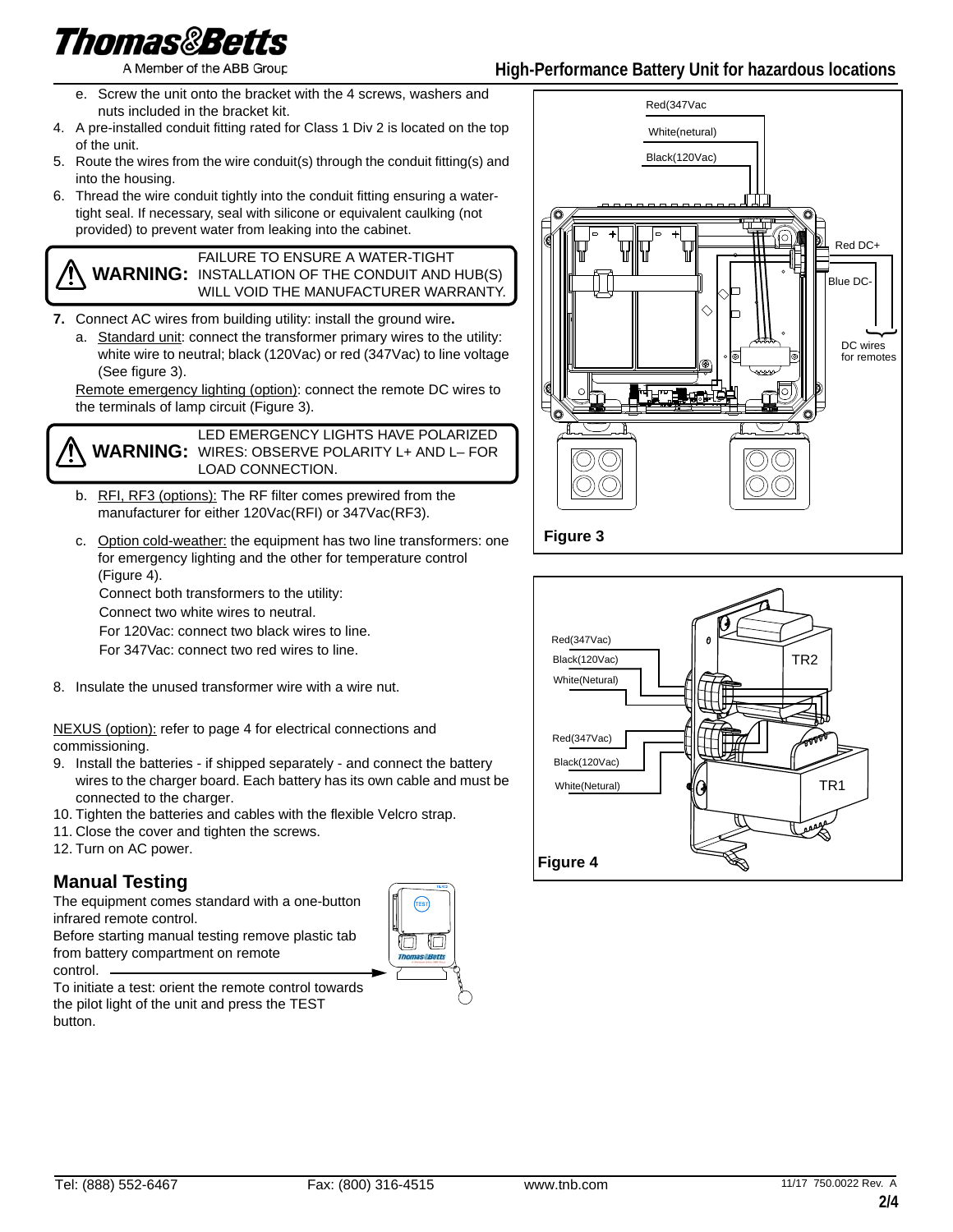A Member of the ABB Group

- 13. Test function (power on, stand-by): press the TEST button, the unit will start a one-minute test. Pressing the button again will abort the test in progress.
- 14. Load disconnect: this option can be used during a power failure to save battery power during daylight hours. Press the TEST button, the emergency lights will turn off. By pressing the test button again the emergency lights will turn back on.
- 15. On-charger manual test: the unit also has a test button installed on the charger module located on the bottom of the unit (See figure 7). This is useful during maintenance, with the unit door open. The button performs the same functions as the remote control.

## **Automatic self-test and diagnostic (Option)**

- 16. Self-test: Once power is supplied to the unit it will automatically initiate a routine self-test calendar as follows:
	- a. Verifies battery connection, battery failure, charger board failure and lamps failure
	- b. Executes one-minute monthly self-test
	- c. Executes a 10-minute self-test every 6th month
	- d. Executes a 30-minute self-test every 12th month
- 17. Diagnostic: The unit is equipped with a bi-color LED pilot light and indicates the following status:
	- a. Green color: AC-on / self-test
	- b. Red color: Service alarm

A diagnostic label is placed on the unit cover.

| O    | Green | Steady              | AC On                                    |  |
|------|-------|---------------------|------------------------------------------|--|
| O    | Green | <b>Blinking</b>     | <b>Testing Mode</b>                      |  |
| Ω    | Red   | Steady On           | Battery disconnect or<br>Lamp disconnect |  |
| Ω    | Red   | One Blink           | <b>Battery Failure</b>                   |  |
| OO   | Red   | <b>Two Blinks</b>   | <b>Charger Failure</b>                   |  |
| 000  | Red   | <b>Three Blinks</b> | Lamp Failure                             |  |
| ၁၀၀၀ | Red   | <b>Four Blinks</b>  | <b>Heater Failure</b>                    |  |

## **Transfer time delay (Option)**

This feature works when the AC power is restored: it keeps the emergency lights "on" for a period of: 5, 10 or 15 minutes (factory set). If the battery depletes before the end of the time delay, the lamps turn off and the unit goes in stand-by mode.

The Time Delay feature can be enabled or disabled in the field with the following procedure (See figure 7):

- a. Make sure that the battery and the AC main power are both disconnected.
- b. Disconnect the jumper JP4 to activate the Time Delay.

### **High-Performance Battery Unit for hazardous locations**

c. Continue with the standard installation.



#### **Figure 7 Charger module**

#### **Audible service alarm (Option)**

This function acts in case of a Service alarm by generating a beep every two seconds.

During a service alarm the beep can be silenced by pressing the remote control test switch.

The audible service alarm can also be permanently disabled in the field by disconnecting the jumper JP7 (See figure 7).